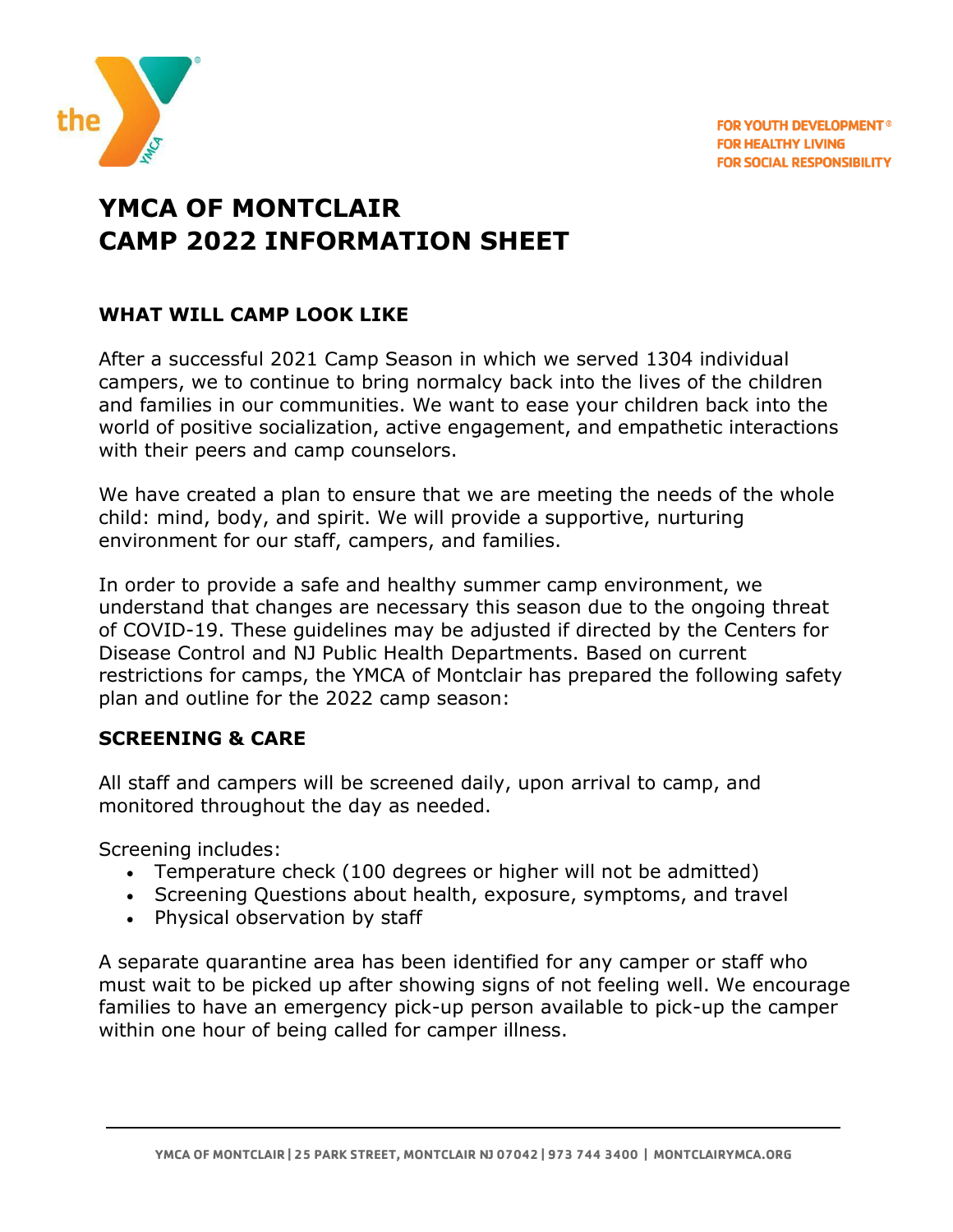Families are required to sign a YMCA COVID-19 waiver prior to their child's first day of camp.

Camp staff and children will be asked to follow NJ DOH and ACA health & safety protocols during the camp day.

# **FACE COVERINGS**

*Under current DOH Guidelines,* parents are required to provide face coverings for their children. The Y requires that campers wear masks at all times except under these conditions: swimming, engaged in water sports/activities, during extreme heat, active outdoor programming, and eating and drinking. Parents and campers are required to wear masks at drop-off and pick-up. Campers are required to wear masks when traveling from activity to activity, in common areas (hallways/restrooms), and when social distancing between groups is not possible.

### **SANITATION**

- Continuous cleaning by camp staff throughout the day
- Increased handwashing throughout the day
- Hand sanitizer available in each group room/space
- Cleaning of supplies after each group use (individual supplies in some cases)
- Nightly deep cleaning

### **STAFF TRAINING**

- All staff will be trained to identify the risks and how to reduce the spread of COVID-19, including infection control strategies and cleaning & disinfection.
- All staff will be trained on proper PPE use.
- All staff will be trained to recognize signs of and prevent child abuse, harassment, and bullying.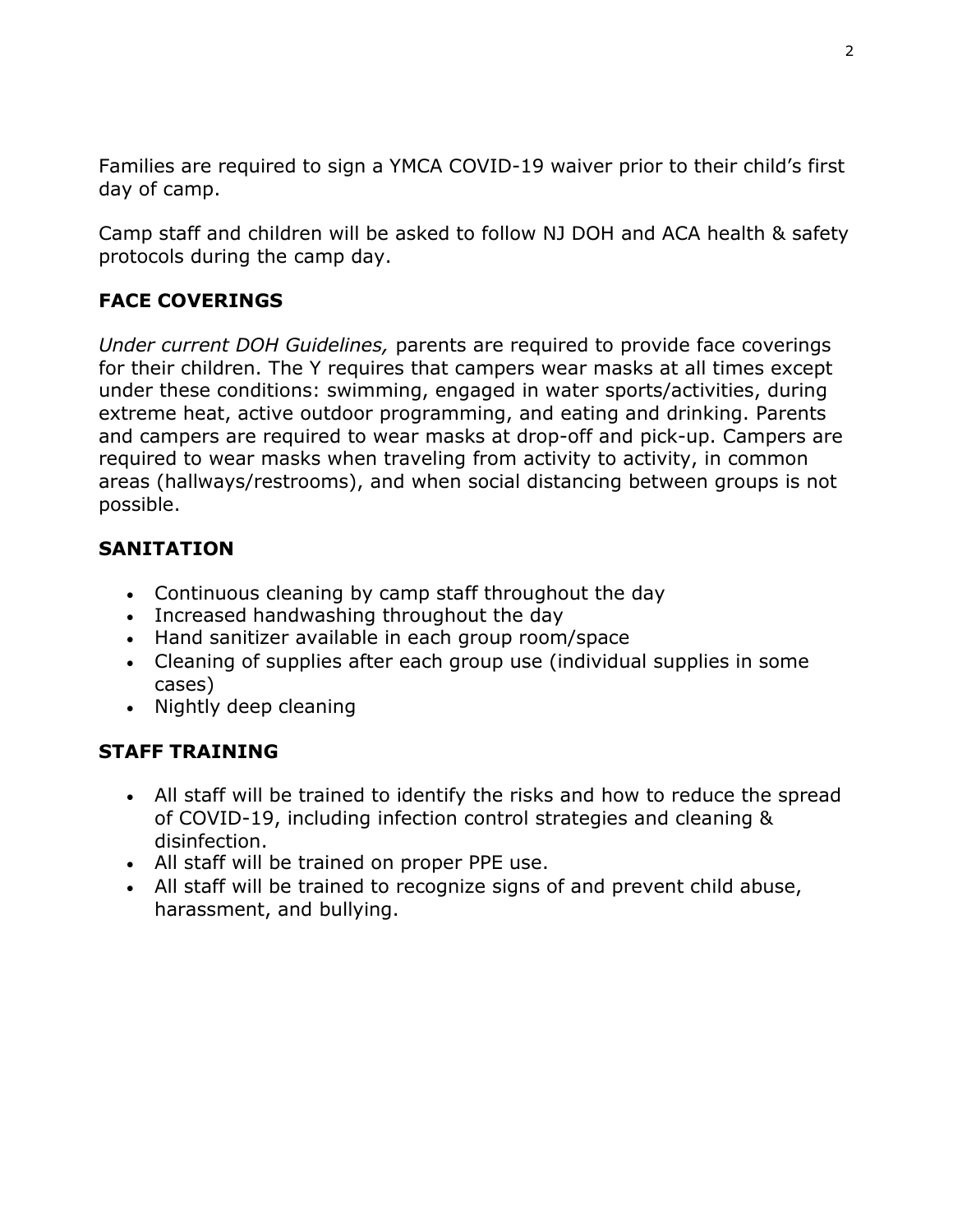### **CAMPER GROUPS**

Campers will be placed in groups, following State and DOH guidelines, with at minimum 2 consistent adult staff per group. Campers are grouped by age and grade, so siblings may not necessarily be in the same group. Camper groups will stay with their assigned camp staff throughout the day. Each group will be socially distanced from other groups.

### **LUNCH AND SNACKS**

Each day campers will need to bring their own non-perishable lunch, which does not need to be heated nor refrigerated. We are a nut-aware camp, so please do not send your camper with any nut products. Lunch boxes will be kept with the group. If your camper is attending New Adventures or New Discoveries, then their lunch will be kept in their room. If your camper is attending Camp at the Lake, then please make sure their lunch is packed in an insulated lunch box with an ice pack as we cannot refrigerate lunches.

Afternoon snack will be provided for campers participating in the aftercare program. Parents are allowed to send their own snacks for their camper if they wish.

### **DROP OFF AND PICK UP**

Parents and campers are required to wear a face covering for drop-off & pickup. We recommend having the same person for drop-off and pick-up whenever possible.

Staggered drop-off & pick-up times (details to follow) will be set up for the New Adventures and New Discoveries camps. Camp at the Lake campers can be dropped off starting at 8:00 a.m.; the bus departs at 8:15 a.m. The bus will return at approximately 3:45 p.m. with pick-up by 4:00 p.m. for the regular camp day. Aftercare pick-up for all camps is by 6:00 p.m.

Typically, we have an open-door policy, but due to State guidelines parents are not permitted in the building. Parents who are dropping off and picking up at the Camp at the Lake facility in West Milford will need to remain in their car; a staff member will come to their car to assist them. If a camper is picked up early, they will not be permitted to return that camp day (i.e., for a doctor's appointment or school assessment).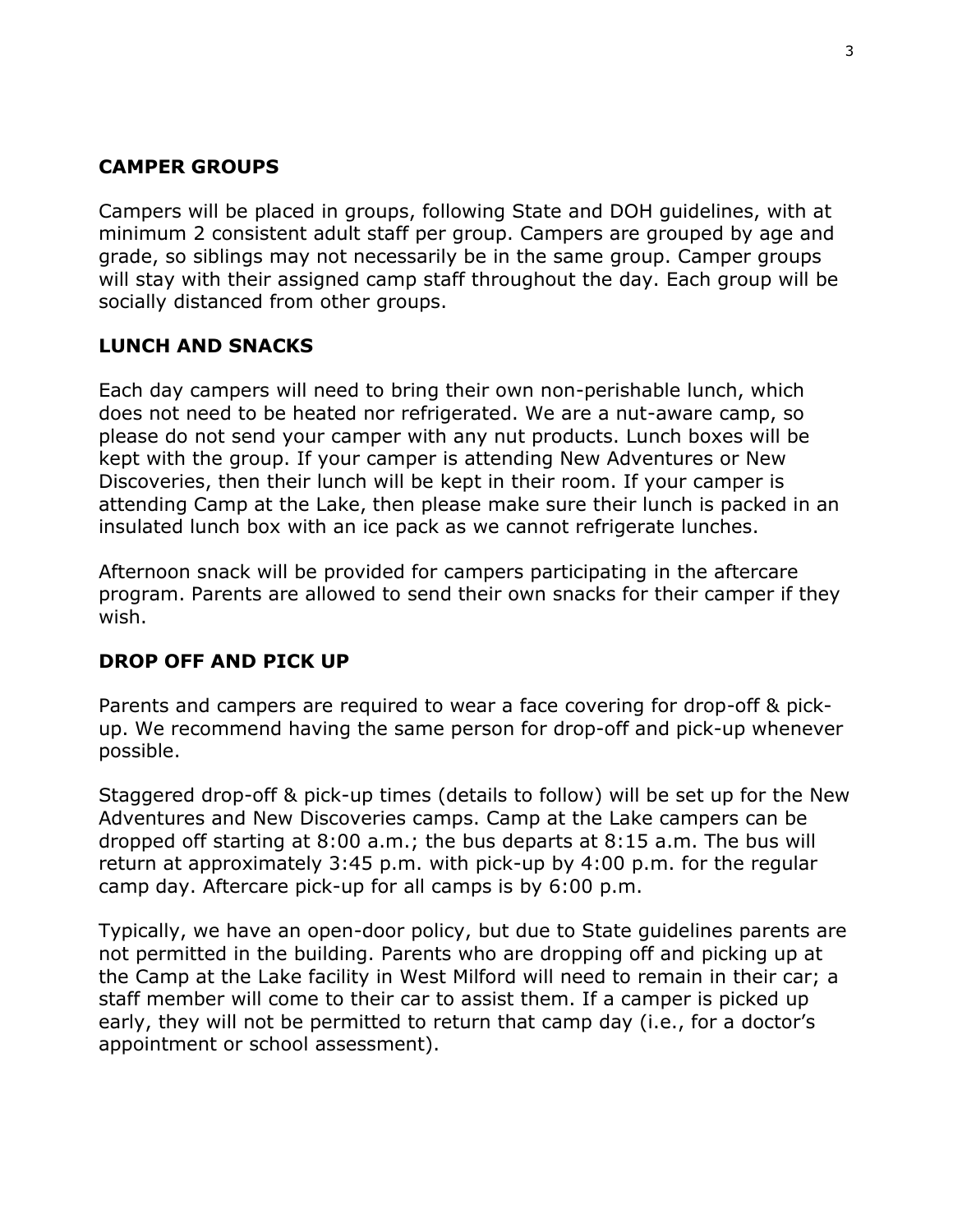### **TRANSPORATION**

Bus Locations for Camp at the Lake will be listed on the website.

We will follow current DOH guidelines regarding maximum capacity at the time that camp begins. Passengers are required to wear a mask while on the bus and are required to wear a seat belt.

#### **SWIMMING**

Campers do not wear a mask when doing activities that may get their mask wet, like swimming or water activities because a wet mask can make it difficult to breathe and may not work as well when wet.

The number of campers in the pool/swim/waterfront area at one time will be limited in order to adhere to COVID-19 protocol. We are working with our Association Aquatics Director to ensure that our swim and waterfront activities meet CDC guidelines.

All campers are swim tested on the first day of the camp session and then placed in the applicable swim group. Only deep-water swimmers are allowed in the deep section of the pool or lake.

All campers are required to wear a PFD (personal flotation device) during open water activities at the Lake, such as boating, aqua-mat, and tubing.

Depending on COVID protocols, instructional swim will be between 2-4 days/ week.

### **DIFFERENCES BETWEEN NEW DISCOVERIES AND NEW ADVENTURES**

New Adventures is held at the Geyer Family YMCA which has a black-top area and newly built playground for its outside play space. Campers will spend approximately 50% of their day outside. Swim lessons take place on-site.

New Discoveries is held at the Montclair Community Pre-K which has a blacktop area, a grassy area, and a newly renovated playground. Campers will spend approximately 65% of their day outside. Campers will either be bussed to the Geyer Family YMCA or walk to the Park Street YMCA for swim lessons. The New Discoveries' schedule is faster-paced than the New Adventures' schedule.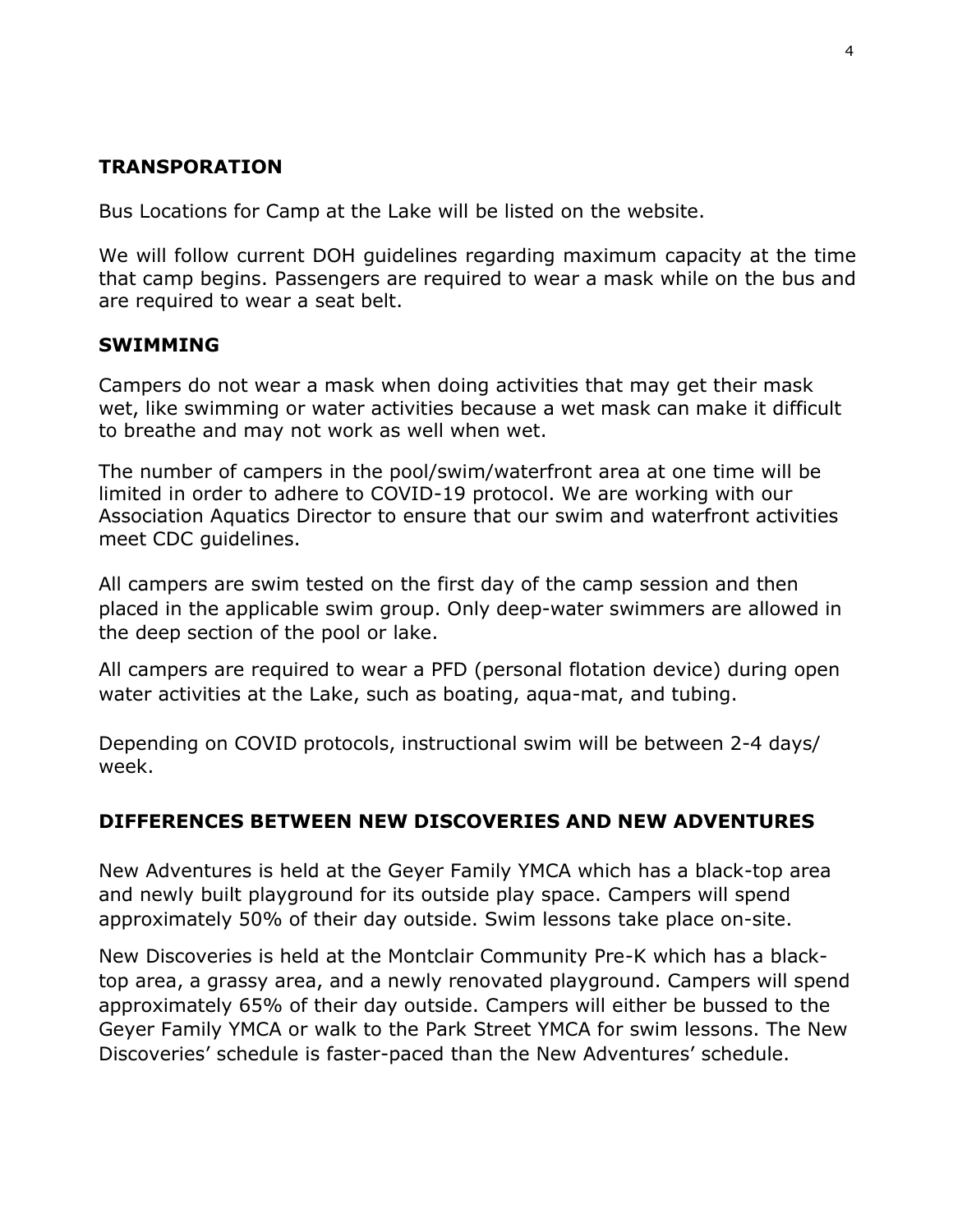#### **COVID-19 TESTING AND VACCINATIONS**

Staff are required to be vaccinated or test weekly. Campers are not required to be vaccinated/tested.

## **HEALTH FORMS AND MEDICATIONS**

ALL health history forms must be completed and immunizations uploaded by June 15th. Any camper who does not have a completed health history form and immunizations will not be permitted to attend camp. You can access your [camper's health form by logging into your CORE account](https://montclair.recliquecore.com/) here. (Please do no[t](https://montclair.recliquecore.com/) log [onto Campminder.](https://montclair.recliquecore.com/) This software is no longer in use.)

Epi-pens, inhalers, and other medication must be in their original containers with the prescription label. We recommend placing them in a Ziploc bag labeled with your camper's name. A prescription medication authorization form is required and should be placed in the bag with the medication.

New Discoveries and New Adventures require medications to be dropped off prior to your camper's first day of camp. Please arrange this with the specific camp director.

Camp at the Lake medications should be given to the bus counselor on your camper's first day of camp. Please indicate at that time whether the medication can stay at camp or needs to come home every day. We recognize that some medications are lifesaving and may need to be in the immediate area of your camper and therefore need to go back and forth on the bus every day.

### **SIBLING DISCOUNTS**

The YMCA of Montclair does not offer sibling discounts.